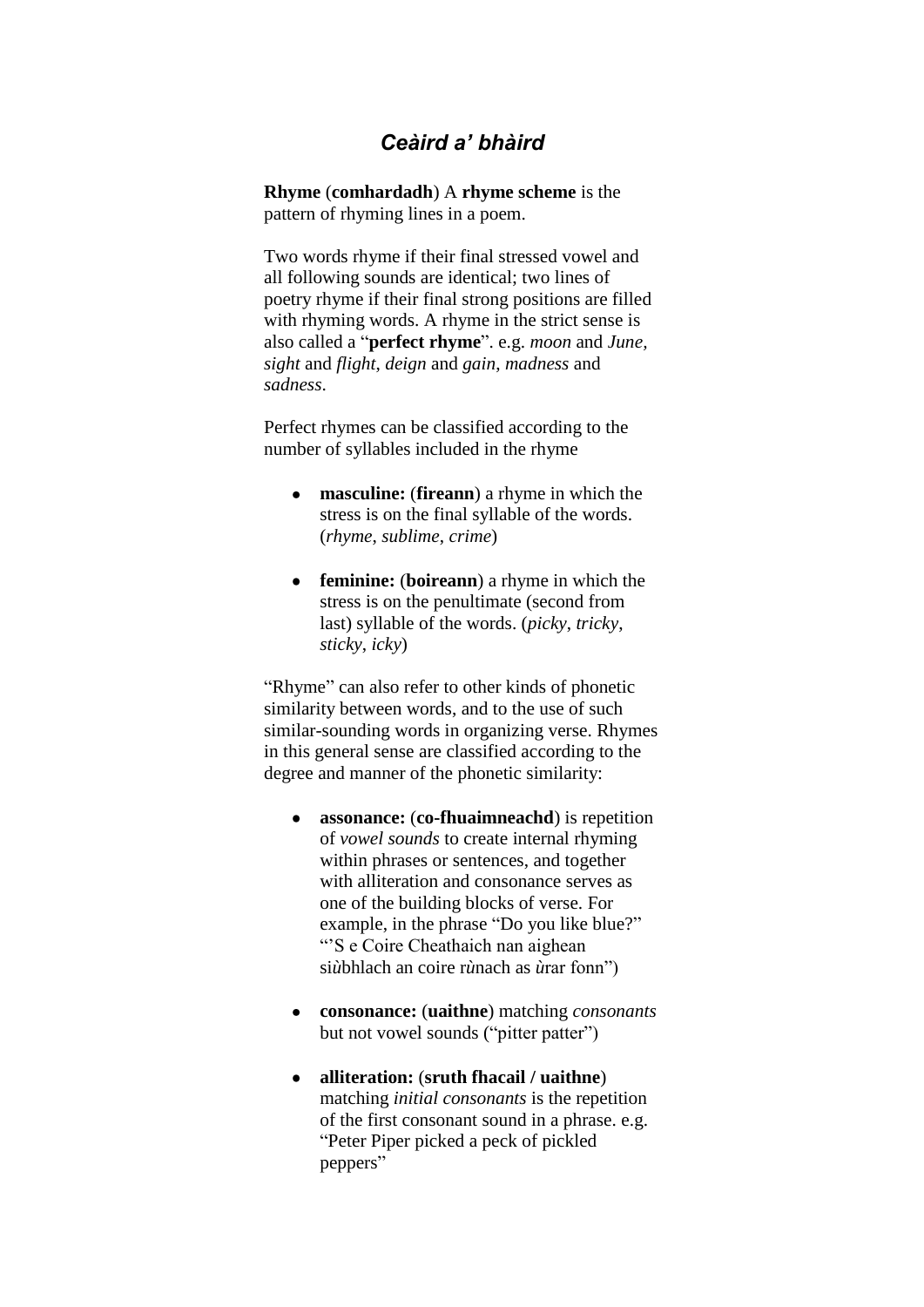#### **Metre (meatair)**

"The exact metrical scaffolding of a poem doesn't have to be in the forefront of consciousness of either the poet or the reader, any more than the exact key of a song. However, it is sometimes useful to have a vocabulary to describe rhythmical effects."

#### **Basic Definitions**

Metre is normally based on the more or less regular alternation of a given pattern of **stressed** and **unstressed** syllables. The basic repeated unit is called a **foot**. Lines can be scanned, using a notation such as **0** for an unstressed and **/** for a stressed syllable.

```
0 / 0 / 0 / 0 /
```
Different metres are classified according to the kind of foot that predominates in a given piece of verse.

#### **Common Metres**

a. Rising:

- 1. iambic  $0/$
- 2. anapaestic 0 0 /

#### b. Falling:

- 1. trochaic / 0
- 2. dactylic  $/ 0 0$

(NB: Few poems are wholly one or the other)

OR, to put it another way

- 1. disyllabic (iambic / trochaic)
- 2. trisyllabic (anapaestic or dactylic)

NB: Stresses Matter More than Feet:

Stress-based or Sprung Rhythm

Sprung rhythm has a set number of stresses but a varying number of unstressed syllables.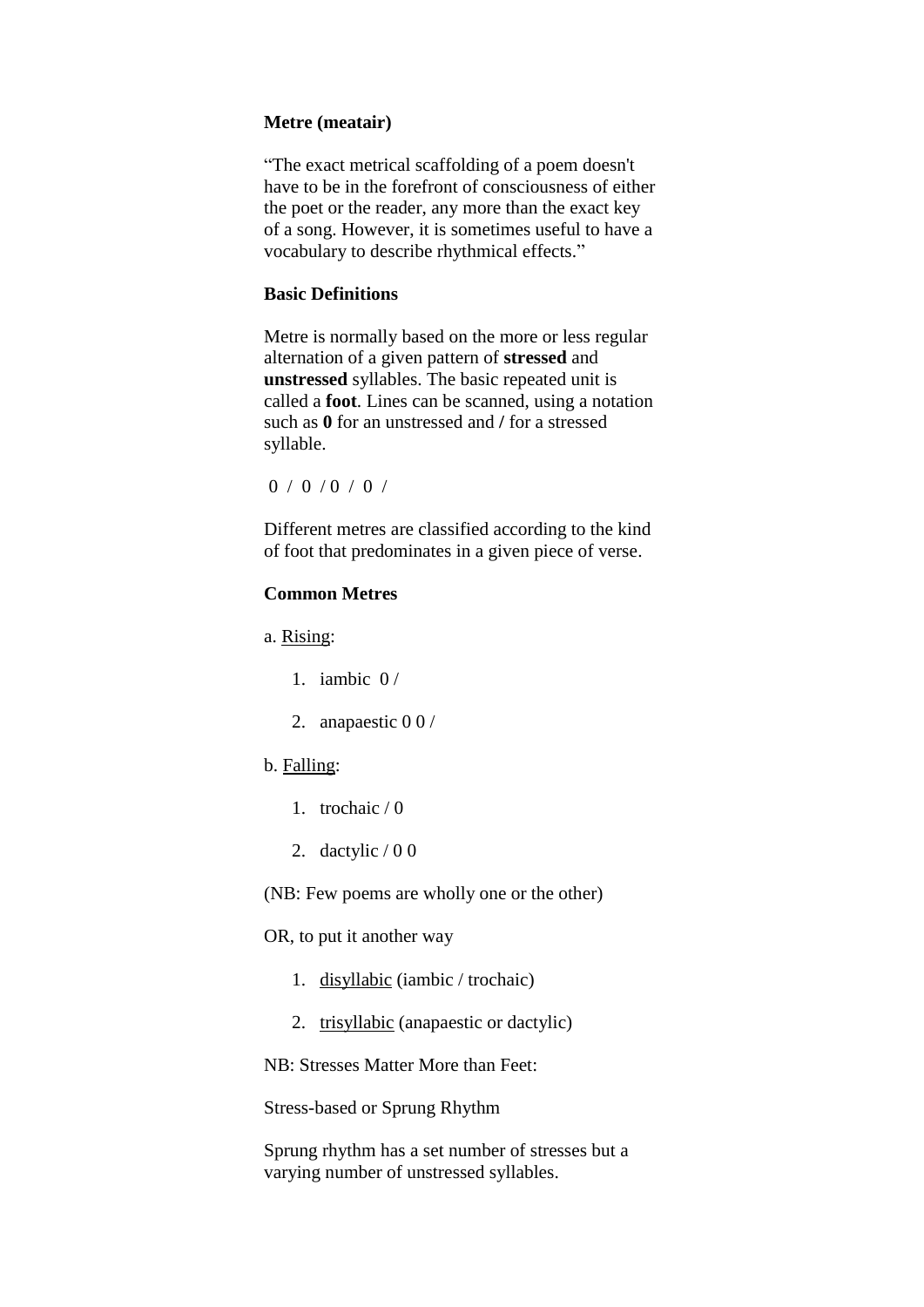### **Types of Line**

Lines in metrical and sprung rhythm can be described according to the number of feet or stresses.

| 1. Dimeter:               | 2 stresses |
|---------------------------|------------|
| 2. Trimeter:              | 3 stresses |
| 3. Tetrameter:            | 4 stresses |
| 4. Pentameter: 5 stresses |            |
| 5. Hexameter: 6 stresses  |            |

#### **Types of Stanza**

A rhyme scheme can be defined by using letters for rhyming lines. Half-rhyme can be treated similarly.

- 1. **Couplet** (**leth-cheathramh**) *always* aa, bb, cc, etc.
- 2. **Quatrain (ceathramh)** *may be* abab, abcb, abba, etc.

**Free verse poetry** is *free* from the rules of poetry. The poet may choose to include some rhyming words but the poem does not have to rhyme.

It may be short or long. It may separate, or split, phrases and words between lines.

Punctuation may be absent altogether, or it may be used to place greater emphasis on specific words.

The main object of free verse is to use colourful words, punctuation, and word placement to convey meaning to the reader.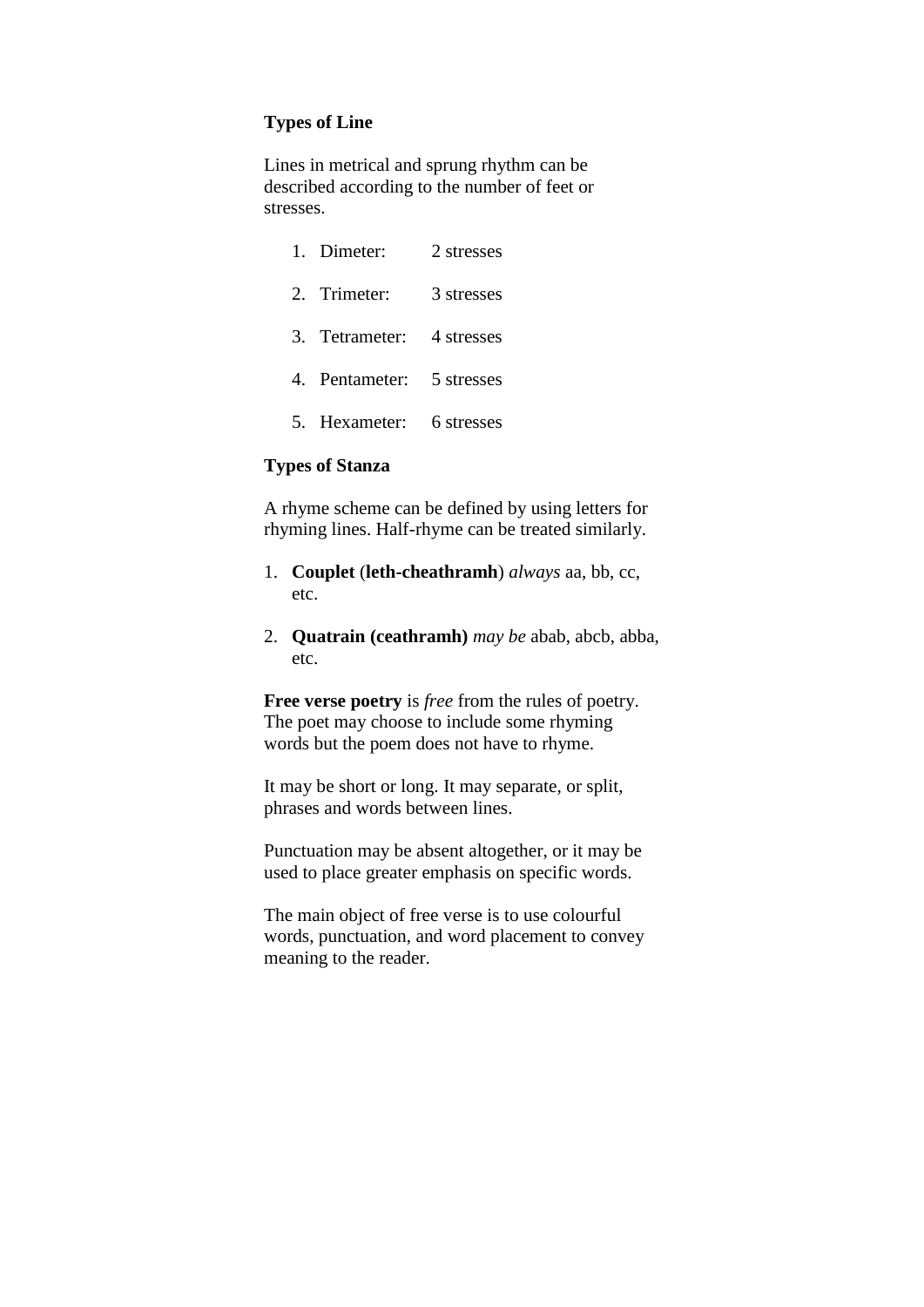## *cainntean-chruth*

- [allegory:](http://en.wikipedia.org/wiki/Allegory) (**samhla**) An extended [metaphor](http://en.wikipedia.org/wiki/Metaphor)  $\bullet$ (**meatafor)** in which a story is told to illustrate an important attribute of the subject
- [anthropomorphism:](http://en.wikipedia.org/wiki/Anthropomorphism) (**pearsanachadh**)  $\bullet$ Ascribing human characteristics to something that is not human
- antithesis: (**ana-tràchdas**) setting something  $\bullet$ against its opposite (e.g. *Not that I loved Caesar less, but that I loved Rome more)*
- [hyperbole:](http://en.wikipedia.org/wiki/Hyperbole) (**àibheiseachadh**) Use of exaggerated terms for emphasis / humour
- [irony:](http://en.wikipedia.org/wiki/Irony) (**ìoranas**) Use of word in a way that conveys a meaning opposite to its usual meaning
- $\bullet$ [litotes:](http://en.wikipedia.org/wiki/Litotes) (**àicheamhas**) Emphasizing the magnitude of a statement by denying its opposite (cha ghabh mi-fhìn an tàillear / clachair / tuathanach… ach "s e mo ghaol…)
- $\bullet$ [metaphor:](http://en.wikipedia.org/wiki/Metaphor) **(meatafor**) a term or phrase used to represent something else e.g. *All the world"s a stage;* "*housing bubble*";"*mortgage meltdown"*
- [metonymy:](http://en.wikipedia.org/wiki/Metonymy) (**meatonamaidh**) Substitution of  $\bullet$ a word to suggest what is really meant; naming something closely connected with what is meant; e.g. calling the theatrical profession "*the stage*", horse racing "*the turf*", or journalists "*the press*"
- [onomatopoeia:](http://en.wikipedia.org/wiki/Onomatopoeia) (**fuaimealas**) Words that  $\bullet$ sound like their meaning (*plubadaich*)
- $\bullet$ [oxymoron:](http://en.wikipedia.org/wiki/Oxymoron) (**comhaicheadh**) Using two terms together, that normally contradict each other: e.g. *Bittersweet*, *cruel to be kind* and *beloved enemy*
- $\bullet$ [parable:](http://en.wikipedia.org/wiki/Parable) (**cosbhalachd**) An extended [metaphor](http://en.wikipedia.org/wiki/Metaphor) told as an anecdote to illustrate or teach a moral lesson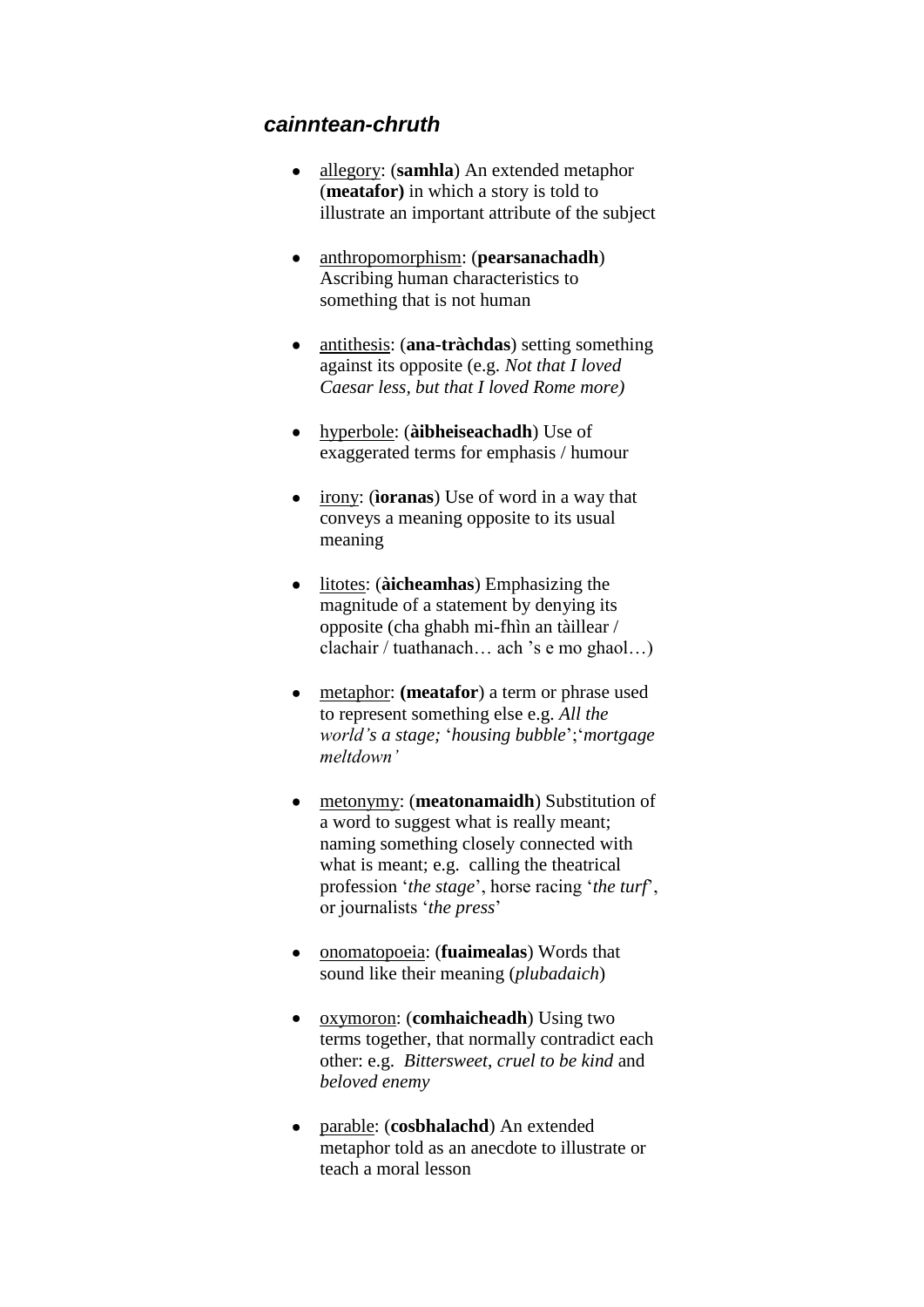- [paradox:](http://en.wikipedia.org/wiki/Paradox) (**dubh-fhacal**) Use of apparently  $\bullet$ contradictory – enigmatic – ideas to point out some underlying truth e.g. *"though this be madness, yet there is method in it"*
- [pathetic fallacy:](http://en.wikipedia.org/wiki/Pathetic_fallacy) Using a word that refers to a  $\bullet$ human action on something non-human *"The stars will awaken / Though the moon sleep a full hour later"*, *"the sun so calm and haughty"*; "*The red rose cries, "She is near,*  she is near'."
- [personification:](http://en.wikipedia.org/wiki/Personification) (**pearsanachadh**): Attributing or applying human qualities to inanimate objects, animals, or natural phenomena
- [proverb:](http://en.wikipedia.org/wiki/Proverb) (**seanfhacal**) A succinct or pithy  $\bullet$ expression of what is commonly observed and believed to be true
- pun: (cainnt-chluich) a form of [word play](http://en.wikipedia.org/wiki/Word_play) that exploits word pairs that sound alike, or two senses of the same word: *"A pun is its own reword." "The pun is mightier than the word."*
- [repetition:](http://en.wikipedia.org/wiki/Repetition) (**ath-aithris**) The repeated usage  $\bullet$ of word(s)/group of words in the same sentence to create a poetic/rhythmic effect
- [satire:](http://en.wikipedia.org/wiki/Satire) (**aoir** / **aoireadh**) The use of irony, sarcasm, ridicule, or the like, in exposing, denouncing, or deriding vice, folly, etc. A literary composition, in verse or prose, in which human folly and vice are held up to scorn, derision, or ridicule. A literary genre comprising such compositions
- [simile:](http://en.wikipedia.org/wiki/Simile) (**samhladh**) A comparison between  $\bullet$ two things using like or as
- [synecdoche:](http://en.wikipedia.org/wiki/Synecdoche) (**mìr-riochdachadh**) A form of  $\bullet$ [metonymy,](http://en.wikipedia.org/wiki/Metonymy) in which a part stands for the whole "*There were some new faces at the meeting".*